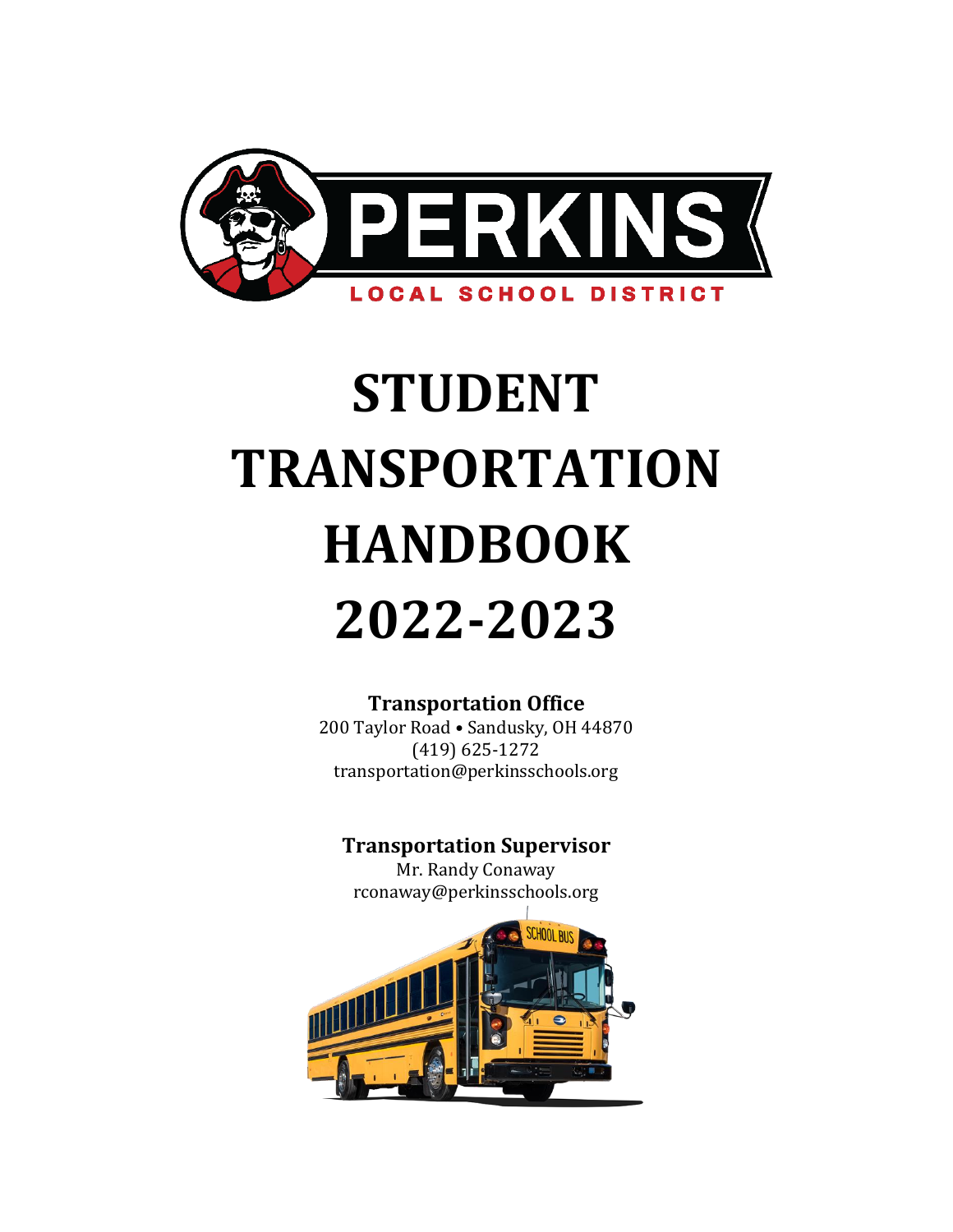**The transportation policies of the Board of Education are aimed at providing a safe, efficient, and economical method of getting students to and from school. The Board provides transportation as required by State law.**

# **TRANSPORTATION ELIGIBILITY**

The Board provides transportation for resident students in grades kindergarten through twelve, who live outside of the non-eligibility zones for their respective school buildings as shown below. The Board also provides transportation for all students with physical or mental disabilities that make walking impossible or unsafe as determined by each student's IEP team.

Resident students attending EHOVE Career Center are provided with transportation to the JVS from Perkins High School.



# **Briar Middle School & Perkins High School Non-Eligibility Zone**

**Furry Elementary School Non-Eligibility Zone**

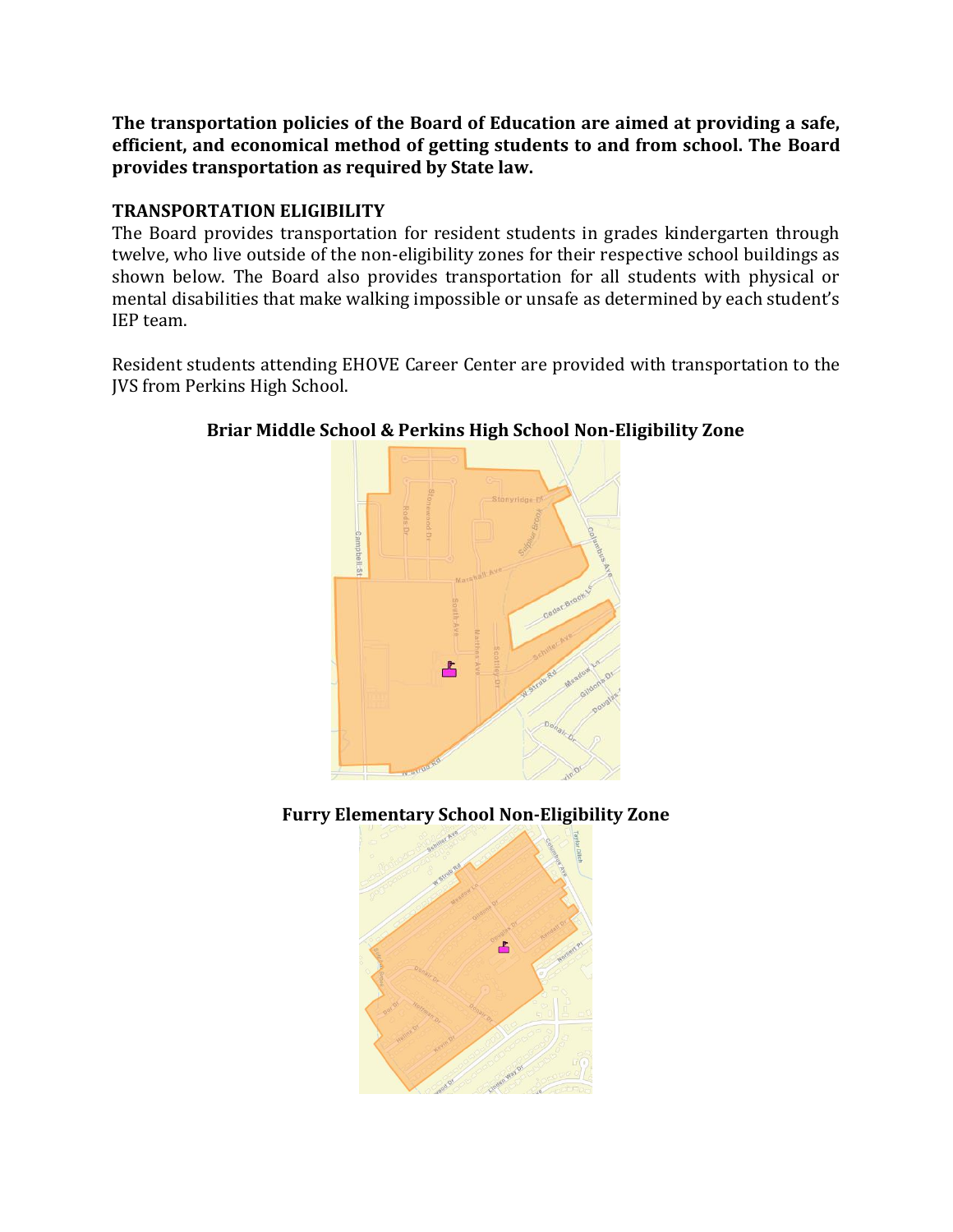## **SCHOOL BUS ASSIGNMENT AND CHANGE PROCEDURE**

Students are assigned to a specific bus. Students may **not** ride to or from school with another student (sleepover, study group, parties, play dates, etc.) Students are not permitted to ride any other bus.

Special riding privileges in cases of **emergency** may be granted by contacting the Transportation Office.

Students who move and require a change in their assigned bus must complete change of address procedures with their school building office prior to their bus assignment being changed. Transportation changes may take up to ten (10) working days to be completed.

EHOVE students are not permitted to bring students registered to other districts on a Perkins bus.

# **SCHOOL BUS STOPS**

The Board approves bus stops and a time schedule annually. Bus stops are limited, where feasible, so that students from several homes can meet safely at a central point for group pick up. Students may be required to walk up to one-half mile to a designated bus stop.

Students are assigned to specific bus stops. Students are not permitted to board or depart a bus at any bus stop other than their assigned bus stop.

### **SCHOOL BUS SAFETY PROCEDURES**

The safety procedures in this handbook are designed to maintain optimal student safety at all times.

The DANGER ZONE of the school bus is a ten-foot zone around the bus. Students in the DANGER ZONE are vulnerable due to the bus driver's limited ability to see them clearly.

### **WAITING AT THE BUS STOP**

Students must be at their designated bus stop at least five (5) minutes prior to the scheduled pick-up time, ready to load, and not waiting in vehicles when the bus approaches the stop. This is for their safety.

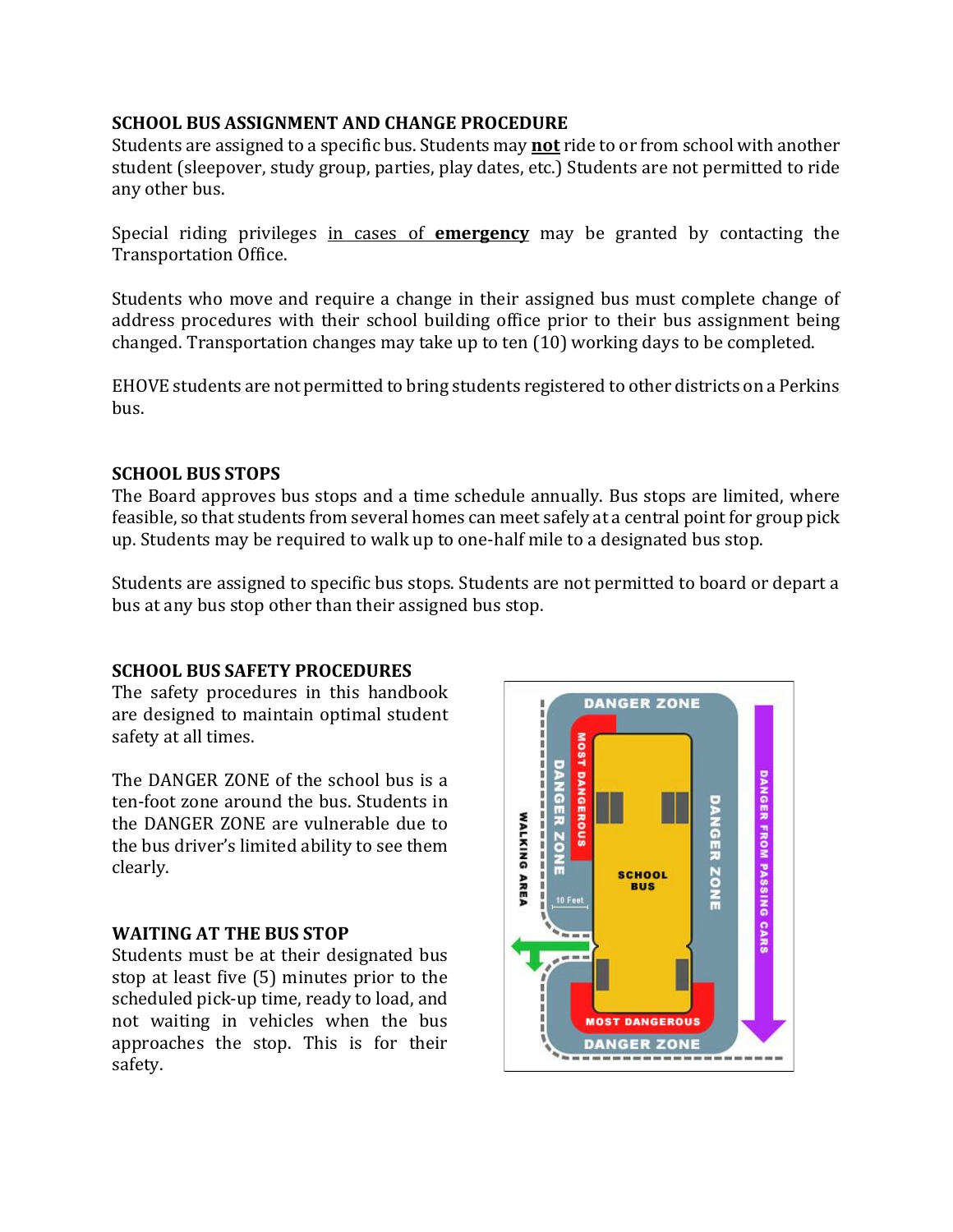Students must respect the surrounding property, such as mailboxes, grass, or landscaping while waiting for the bus and leave the bus stop location clean of any litter.

Students must wait at the bus stop in an orderly manner, staying clear of the road. Horseplay, etc. is not permitted at the bus stop.

Students must stay clear of the bus until it comes to a complete stop, the door opens, and the driver signals the students to board. Students should be in a single-file line.

### **BOARDING THE BUS**

Students must adhere to the following procedures when boarding the bus:

- 1. Wait for the bus driver to give the hand signal that indicates it is safe to approach and board the bus.
- 2. Go directly to an available or assigned seat.
- 3. Items brought aboard the bus must be carried on the student's lap.

# **DEPARTING THE BUS**

Students must adhere to the following procedures when departing the bus:

- 1. Remain seated until the bus comes to a complete stop and the door opens.
- 2. Exit the bus carefully, using the handrails.
- 3. At school, go directly into the school or follow the direction of school personnel.
- 4. At the bus stop, go to the designated place of safety and wait there until the bus leaves.

# **CROSSING THE ROAD**

Students must never cross the road without the knowledge and directive of the bus driver. Students must only cross the road in FRONT of the school bus where the driver can see them. Students must adhere to the following procedures for crossing the road:

- 1. After exiting the bus, take ten (10) steps beyond the front bumper of the bus along the side of the road.
- 2. Wait and watch for the driver to signal students to cross the road by dropping their hand straight down.
- 3. Walk straight across to the center of the road, traffic-edge of the bus, and STOP. Students must check for traffic in both directions on their own and when it is safe may continue across the road to the designated place of safety. Students must remain at the designated place of safety until the bus departs.

The driver will sound the horn to indicate danger. Students should immediately look for any source of danger and if they cannot identify any danger, look back to the bus driver for further instructions.

Students must NEVER go back toward the bus if they drop or forget something. They should attempt to get the attention of the driver and follow the directions of the driver to retrieve any items.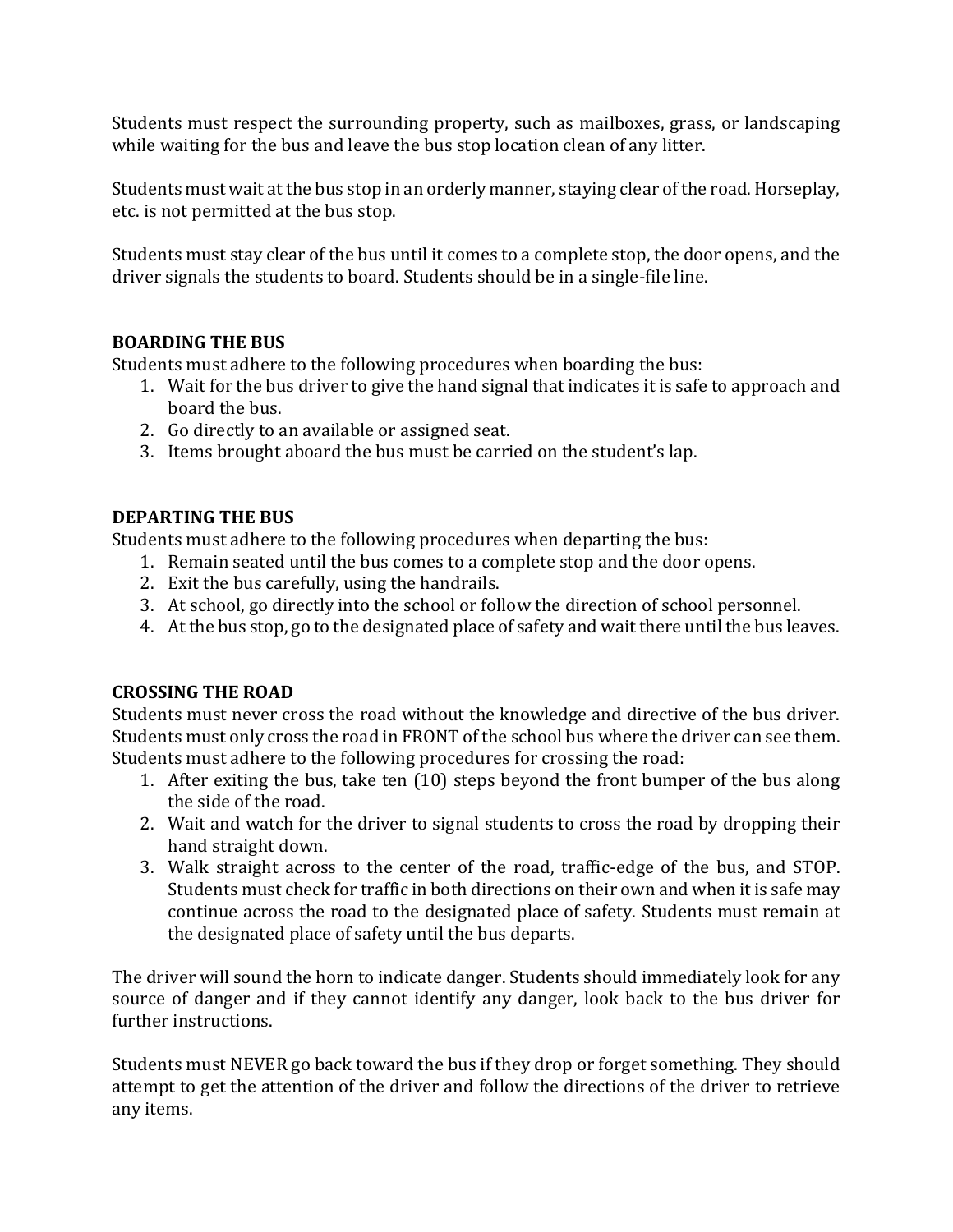## **STUDENT BELONGINGS AND EQUIPMENT**

The Ohio Revised Code is clear as to transporting student belongings and equipment. Band instruments, athletic bags, books, lunch bags, backpacks, and all other articles carried by the students must be held on their laps.

The bus driver cannot permit objects to be placed in the aisles, in front of emergency exits, at the entrance of the bus or anywhere that might endanger students or hinder the safe operation of the vehicle. If equipment is too large to be carried safely on a student's lap, the driver cannot transport it. Parents must make arrangements for transporting equipment that is too large. (O.A.C. 3301-83-09)

# **STUDENT CONDUCT ON SCHOOL BUSES**

The Board furnishes transportation in compliance with State law. This fact does not relieve parents of students from the responsibility of supervision until such time as the student boards the bus and after the students leaves the bus at the end of the school day.

Students on District buses are under the authority of, and directly responsible to, the driver. The driver has the authority to enforce the established regulations for rider conduct. Disorderly conduct or refusal to submit to the authority of the driver is sufficient reason for refusing transportation services or suspending transportation services to any student once proper discipline procedures are followed.

The following regulations pertain to student conduct on District buses and are intended to ensure the safety and welfare of the students, the driver, and other drivers on the road and to ensure safety and proper maintenance of school vehicles.

- 1. Students will be careful in approaching bus stops, walk on the left facing oncoming traffic, be sure that the road is clear both ways before crossing the highway and wait in a location clear of traffic.
- 2. Students will arrive at the bus stop before the bus is scheduled to arrive in order to permit the bus to follow the time schedule.
- 3. Students will not exhibit behavior at the bus stop that threatens life, limb, or property of any individual.
- 4. Students will sit in assigned seats (drivers have the right to assign a student to a seat and to expect reasonable conduct similar to conduct expected in a classroom.)
- 5. Students will reach assigned seat without disturbing or crowding other students and remain seated while the vehicle is moving.
- 6. Students will obey the driver promptly and respectfully and recognize that he/she has an important responsibility and that it is everyone's duty to help ensure safety.
- 7. Students will keep the vehicle clean and sanitary, refrain from chewing gum or consuming candy, food, or drinks on the vehicle at any time (except as required for medical reasons.)
- 8. Students will refrain from using profane language and from loud talking or laughing (unnecessary distraction diverts the driver's attention and might result in a serious accident.)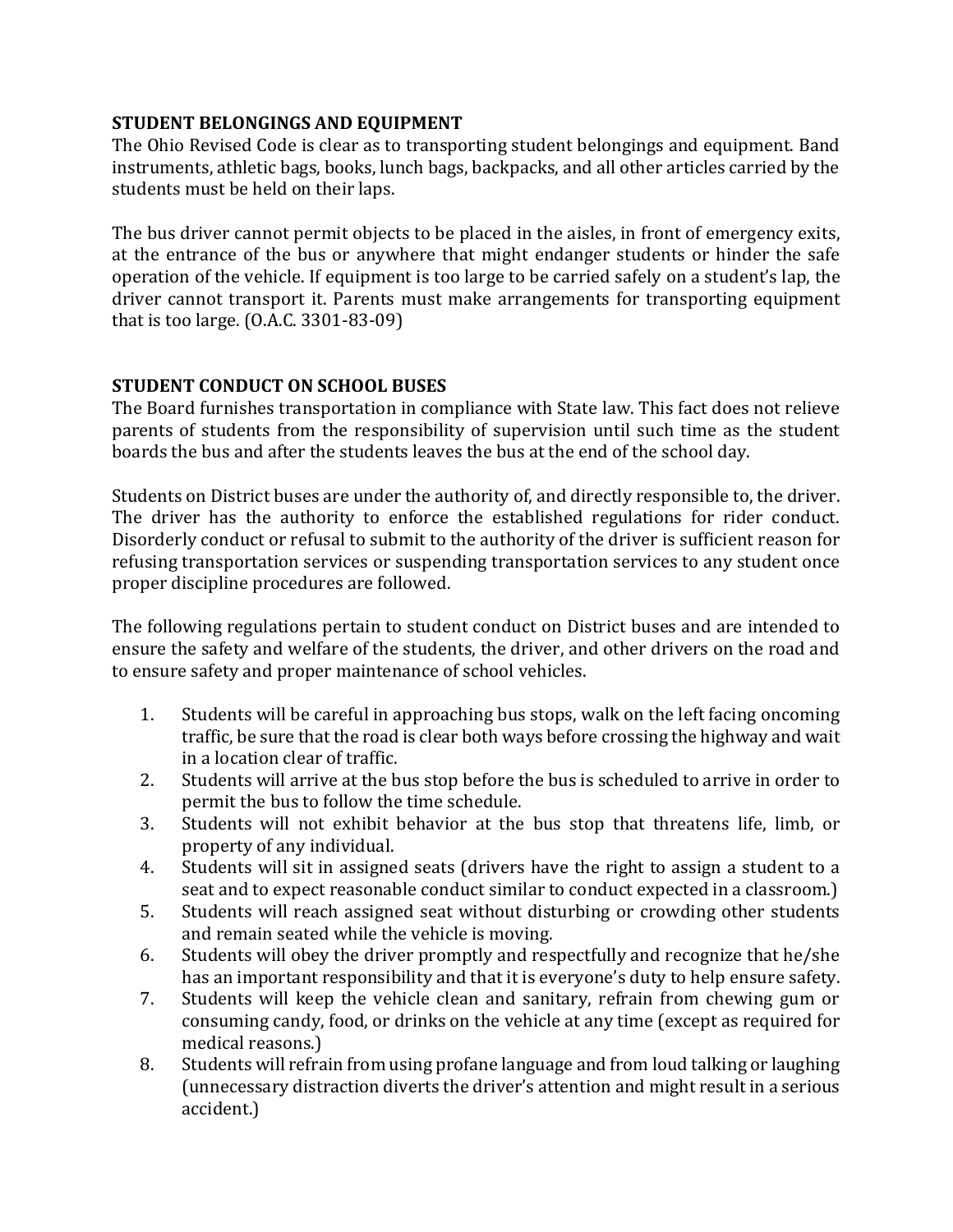- 9. Students will remain seated keeping aisles and exits clear, keep head, arms, and hands inside the vehicle at all times and not throw or pass objects on, from, or into the vehicle.
- 10. Students will be courteous to fellow students and to the driver.
- 11. Students will treat equipment as one would treat valuable furniture in his/her home (damage to the school bus is strictly forbidden.)
- 12. Students will not use tobacco on the bus or possess alcohol or drugs on the vehicle except as prescribed medications may be required for a student.
- 13. Students will carry on the bus only items that can be held in their laps.

Failure of a student to follow these regulations may result in his/her forfeiting the privilege of transportation on District buses.

## **DISCIPLINE FOR MISCONDUCT ON SCHOOL BUSES**

The Board authorizes the Superintendent or other administrators to suspend a student from a District bus. The only due process required is notice to the student of an intended bus riding suspension and an opportunity to appear before the administrator considering the suspension before it happens. The administrator's decision is final.

Discipline concerns with individual students are generally handled in the following manner:

- 1. If possible, the driver will resolve the problem. This may include, but is not limited to verbal reprimand, seat assignment/change, or communication with a parent/guardian.
- 2. When a driver is unable to resolve the problem, he/she reports it to the transportation supervisor. The transportation supervisor and driver, if necessary, confer with the principal. Any discipline is imposed by the principal of the school. This may include, but is not limited to suspension of bus privileges, suspension from school, recommendation for expulsion, or referral to local law enforcement.
- 3. Problems that cannot be resolved by measures specified above may be referred to the Superintendent.

Students or parents will pay for damage or vandalism to buses or seats.

# **RECORDING DEVICES ON TRANSPORTATION VEHICLES**

As part of the District's ongoing program to improve student discipline and ensure the health, welfare, and safety of all those riding school transportation vehicles, the Board may utilize video and audio recording devices on all school vehicles transporting students to and from curricular, cocurricular and extracurricular activities.

The recording devices monitor student behavior, and the recordings are hereby stipulated as admissible evidence in student disciplinary proceedings. The recordings may be student records subject to confidentiality and are subject to Board policy and administrative regulations.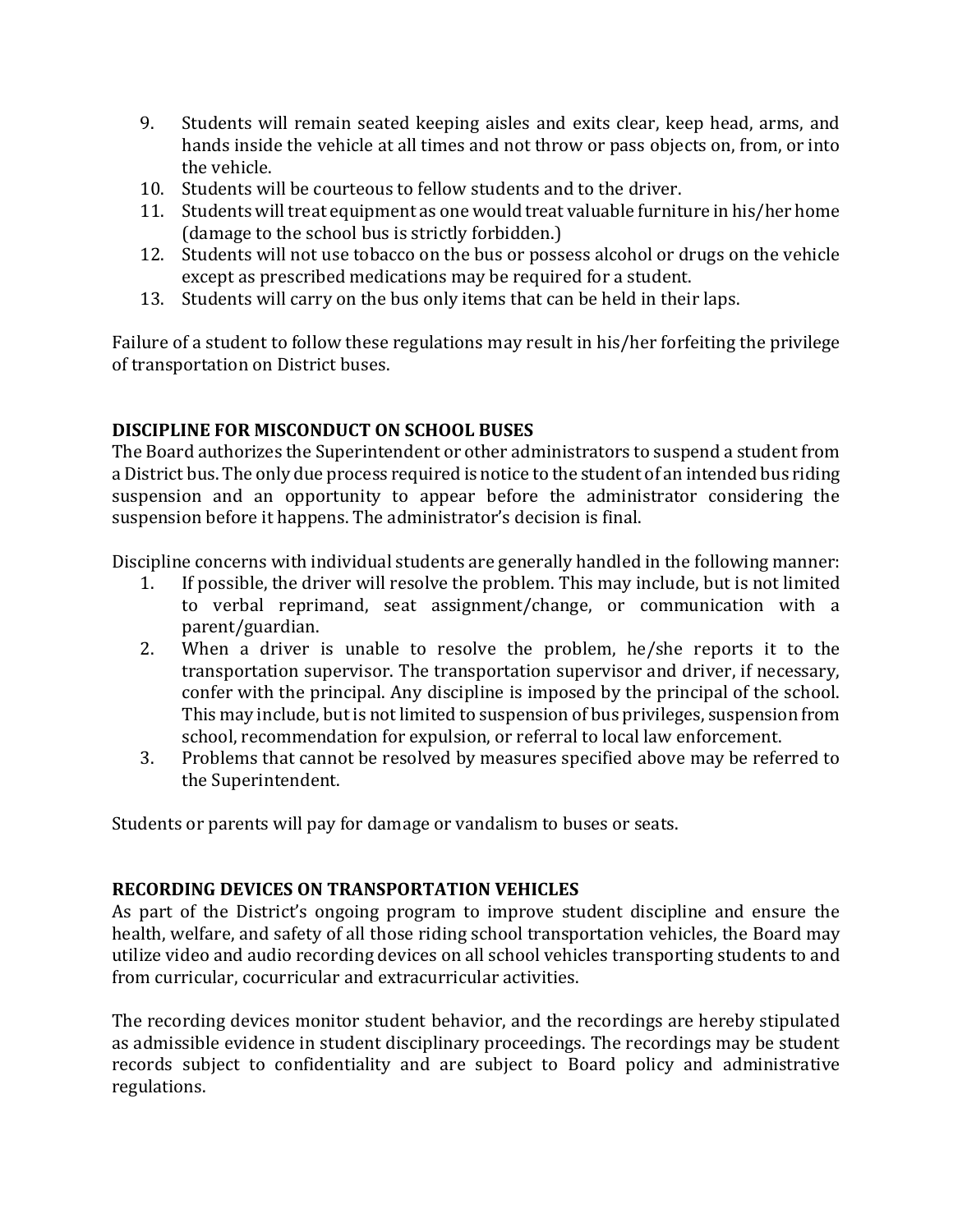# **KNOW THE LAW…KEEP OUR CHILDREN SAFE!**

Ohio Revised Code 4511.75 Stopping for stopped school bus.

(A) The driver of a vehicle, streetcar, or trackless trolley upon meeting or overtaking from either direction any school bus stopped for the purpose of receiving or discharging any school child, person attending programs offered by community boards of mental health and county boards of developmental disabilities, or child attending a program offered by a head start agency, shall stop at least ten feet from the front or rear of the school bus and shall not proceed until such school bus resumes motion, or until signaled by the school bus driver to proceed.

It is no defense to a charge under this division that the school bus involved failed to display or be equipped with an automatically extended stop warning sign as required by division (B) of this section.

- (B) Every school bus shall be equipped with amber and red visual signals meeting the requirements of section 4511.771 of the Revised Code, and an automatically extended stop warning sign of a type approved by the state board of education, which shall be actuated by the driver of the bus whenever but only whenever the bus is stopped or stopping on the roadway for the purpose of receiving or discharging school children, persons attending programs offered by community boards of mental health and county boards of developmental disabilities, or children attending programs offered by head start agencies. A school bus driver shall not actuate the visual signals or the stop warning sign in designated school bus loading areas where the bus is entirely off the roadway or at school buildings when children or persons attending programs offered by community boards of mental health and county boards of developmental disabilities are loading or unloading at curbside or at buildings when children attending programs offered by head start agencies are loading or unloading at curbside. The visual signals and stop warning sign shall be synchronized or otherwise operated as required by rule of the board.
- (C) Where a highway has been divided into four or more traffic lanes, a driver of a vehicle streetcar, or trackless trolley need not stop for a school bus approaching from the opposite direction which has stopped for the purpose of receiving or discharging any school child, persons attending programs offered by community boards of mental health and county boards of developmental disabilities, or children attending programs offered by head start agencies. The driver of any vehicle, streetcar, or trackless trolley overtaking the school bus shall comply with division (A) of this section.

Ohio Revised Code 4511.751 School bus operator to report violations.

When the operator of a school bus believes that a motorist has violated division (A) of section 4511.75 of the Revised Code, the operator shall report the license plate number and a general description of the vehicle and of the operator of the vehicle to the law enforcement agency exercising jurisdiction over the area where the alleged violation occurred. The information contained in the report relating to the license plate number and to the general description of the vehicle and the operator of the vehicle at the time of the alleged violation may be supplied by any person with first-hand knowledge of the information. Information of which the operator of the school bus has first-hand knowledge also may be corroborated by any other person.

Upon receipt of the report of the alleged violation of division (A) of section 4511.75 of the Revised Code, the law enforcement agency shall conduct an investigation to attempt to determine or confirm the identity of the operator of the vehicle at the time of the alleged violation. If the identity of the operator at the time of the alleged violation is established, the reporting of the license plate number of the vehicle shall establish probable cause for the law enforcement agency to issue a citation for the violation of division (A) of section 4511.75 of the Revised Code. However, if the identity of the operator of the vehicle at the time of the alleged violation cannot be established, the law enforcement agency shall issue a warning to the owner of the vehicle at the time of the alleged violation, except in the case of a leased or rented vehicle when the warning shall be issued to the lessee at the time of the alleged violation.